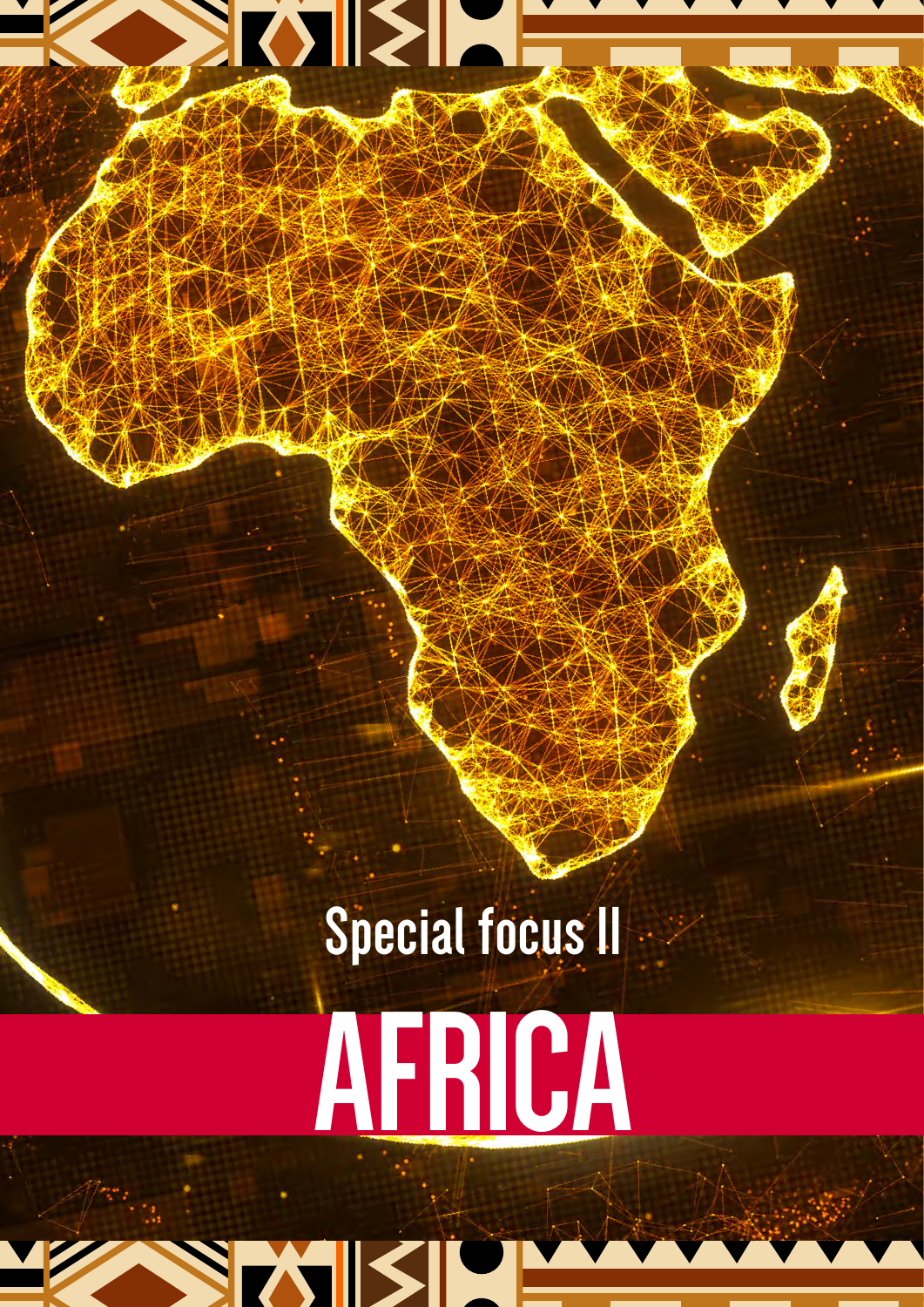

#### **EXPERT OPINION**







contacts *[ines.pintodacosta@plmj.pt](mailto:ines.pintodacosta%40plmj.pt?subject=) [Neylla.Gulamhussen@plmj.pt](mailto:Neylla.Gulamhussen%40plmj.pt?subject=)*

### ALTERNATIVE ENERGY FOR AFRICA

By Inês Pinto da Costa, Partner in the Corporate M&A and Project and Energy practices

Inês has almost 20 years' experience in project finance, M&A and private equity operations.

Her work includes projects in the areas of infrastructure, energy, PPPs, and projects for industrial plants in Portugal and in Portuguese-speaking African countries. Inês has advised on many international M&A deals and worked with some of Portugal's largest private equity firms.

She has great experience in the African market, dealing not only with questions of financing, but also in construction contracts and private investment. Inês has postgraduation in securities law and in international trade law at the University of Lisbon. She also has an executive master's in management for lawyers from Universidade Católica Portuguesa.

By Neylla Gulamhussen, Associate at the Corporate M&A practice Neylla has great experience in the Mozambique market advising primarily on corporate and commercial law, real estate and employment and labour. Neylla has experience in drafting, reviewing and negotiating various types of contracts, and in incorporating companies in Mozambique. In the area of employment and labour law, she advises on drafting, revision and termination of employment contracts, and on the procedures to recruit foreign labour. Neylla is admitted to the Portuguese Bar Association and to the Mozambican Bar Association.

The African continent<br>
is very rich in natural<br>
resources, with<br>
proven oil reserves<br>
representing 8% of the world's is very rich in natural resources, with proven oil reserves stock and those of natural gas

amounting to 7%. The continent also has an immense capacity when it comes to renewable energy sources, such as hydro, sun, wind, biomass and others. It has enormous potential to

enable the development of several projects (be it on a larger or a more local scale) that will empower local communities, bringing prosperity and opportunities to the rural population. Despite the potential for renewables,